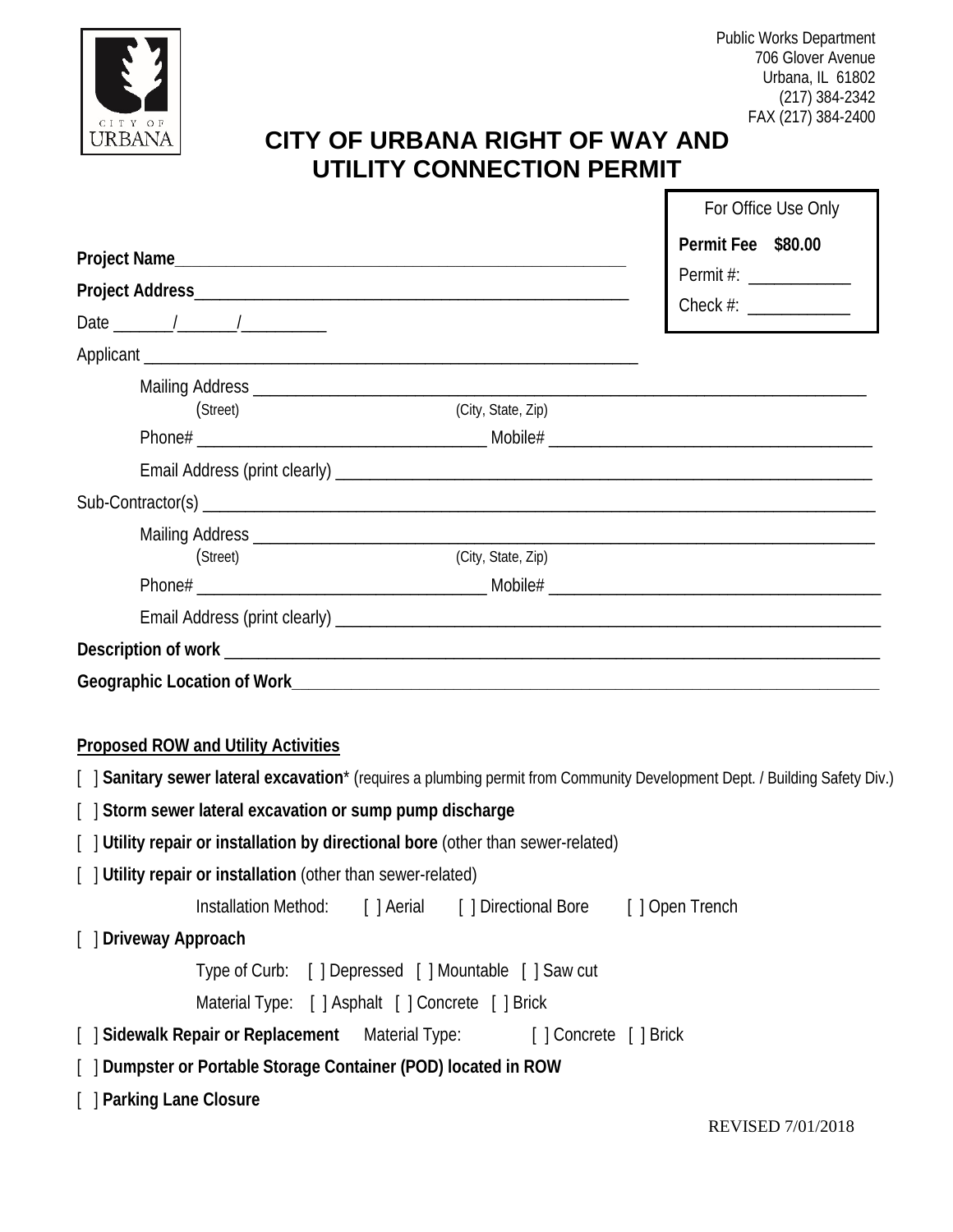| Do you need a Road / Alley / Sidewalk closure? ** Yes or No                                                                                                                                        |
|----------------------------------------------------------------------------------------------------------------------------------------------------------------------------------------------------|
| [] Complete Road Closure [] Lane Closure [] Sidewalk Closure                                                                                                                                       |
| Date / Time to be closed $\frac{1}{2}$ $\frac{1}{2}$ $\frac{1}{2}$ $\frac{1}{2}$<br>AM/PM                                                                                                          |
|                                                                                                                                                                                                    |
| Will trees on City ROW be affected? Yes or No<br>Will on-street parking be affected? Yes or No                                                                                                     |
| [ ] Traffic Control plan attached (if required)<br>[ ] Site plan attached                                                                                                                          |
| Is Liability Insurance on file with the City? Yes / No / N/A<br>Is <b>Bonding</b> on file with the City? Yes / No / N/A                                                                            |
|                                                                                                                                                                                                    |
| *SANITARY SEWER LATERAL REPAIRS UNDER PAVEMENT OR SIDEWALK MAY BE ELIGIBLE FOR CITY<br>PAVEMENT REIMBURSEMENT PROGRAM. PLEASE CONTACT 384-2342 TO INQUIRE ABOUT PAVEMENT<br>REIMBURSEMENT PROGRAM. |
| **COMPLETE ROAD CLOSURES AND LANE CLOSURES REQUIRE 72 HOURS NOTICE AND APPROVAL<br>FROM THE CITY OF URBANA PUBLIC WORKS DEPARTMENT                                                                 |

*IT IS UNDERSTOOD THAT THE WORK AUTHORIZED BY THIS PERMIT SHALL BE COMPLETE WITHIN 180 DAYS OF THE DATE OF APPROVAL; OTHERWISE THIS PERMIT SHALL BECOME NULL AND VOID.*

## **NO WORK SHALL BEGIN UNTIL AN APPROVED ROW OCCUPANCY PERMIT IS ISSUED.**

| Signature of Applicant |  |  |
|------------------------|--|--|
|------------------------|--|--|

Printed Name

**THIS PERMIT IS SUBJECT TO THE CONDITIONS AND RESTRICTIONS PRINTED ON THE REVERSE SIDE OF THIS PERMIT AND ALL ATTACHED STANDARDS.**

REVISED 7/01/2018